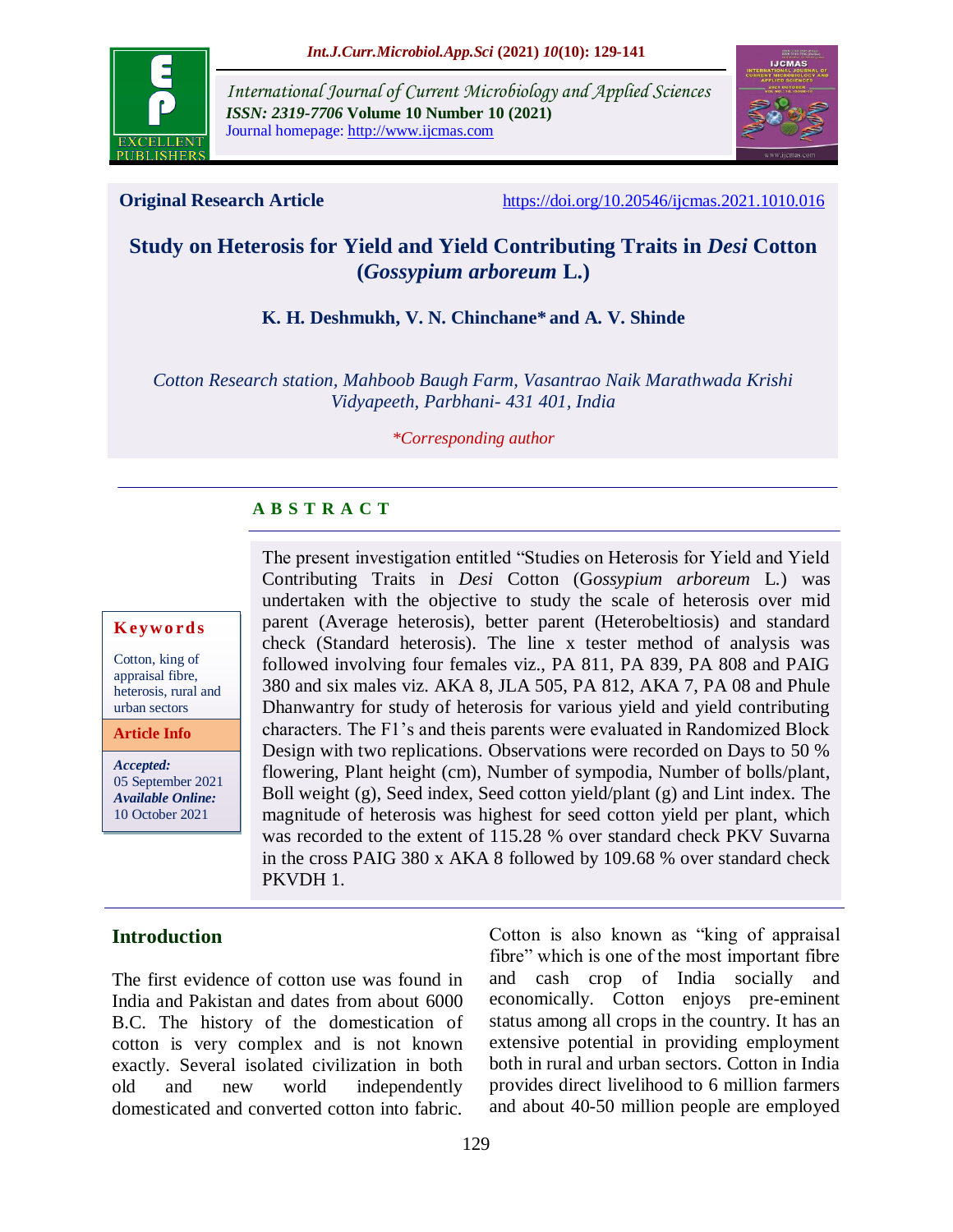in cotton trade and its processing. *Desi* cotton is Indigenous cotton. 97% of India's *desi* cotton today has been reduced to an alarming 3%. due to the vast dependence on Genetically Modified cotton, the country has forgotten its own indigenous seeds. The genetic improvement in *desi* cotton could be gained either through selection or exploitation of hybrid vigour. Hybridization is the most potential technique for breaking yield barriers. The objective of the present study was to determine the extent of heterosis for seed cotton yield and yield contributing traits to identify the promising hybrids.

### **Materials and Methods**

The present investigation "Study on heterosis for yield and Yield Contributing Traits in *Desi* Cotton (G*ossypium arboreum L.*)" was conducted during *kharif* 2020-2021. The twenty four cross combinations obtained by crossing four lines with six testers along with their parents and 2 checks were sown at Cotton Research Station, Mahboob Baugh Farm, Vasantarao Naik Marathwada Krishi Vidyapeeth, Parbhani. The experiment material consisted of 24 crosses developed from the four lines and six tester parents along with PKVDH 1 and PKV Suvarna as standard checks. The mean values of all the characters under study were worked out. Standard error and critical difference at 1 and 5 per cent level of significance were calculated by using the formula (Panse and Sukhatme, 1961). The heterosis was calculated over mid parent, better parent and standard checks.

#### **Results and Discussion**

The analysis of variance showed significant difference among treatments for the characters studied (Table 1). Heterosis over mid parent (MP), better parent (BP) and standard check (SC) was calculated for yield and yield contributing traits. The results obtained are presented in Table 2, which are discussed below.

For days to 50 % flowering, The crosses PAIG 380 x AKA 7 (-9.90), PAIG 380 x PA 812 (- 6.80 %), PA 808 x JLA 505 (-6.67 %) exhibited significantly negative heterosis over mid parent. The cross PAIG 380 x AKA 8 (- 4.96 %) and PAIG 380 x PA 812 (-2.84 %) exhibited significant negative heterosis over standard check PKVDH 1. Heterosis over standard check PKV Suvarna ranged from - 10.81 % (PAIG 380 x AKA 7) to 8.78 % (PA 811 x Phule Dhanwantry). Significant negative heterosis for earliness was also reported by Jaiwar *et al.,* (2012), Gangasekaran & Padmavathi (2017) and Shinde *et al.,* (2018).

The proportion of sympodial and monopodial branches, size and arrangement in a particular genotype together with height of the plant determine architecture of the cotton plant. These branches provide structural arrangements or nodes for fruiting points which are finally converted into productive open bolls after floral shedding. The cross combination PA 839 x Phule Dhanwantry (42.60 %) exhibited highest significantly positive heterosis over mid parent followed by PAIG 380 x PA 812 (26.74 %) and PA 839 x PA 08 (26.11 %). Highest significant positive heterosis over better parent was exhibited by cross combination PA 839 x Phule Dhanwantry (26.97 %) followed by PAIG 380 x PA 812 (20.71 %) and PAIG 380 x Phule Dhanwantry (16.11 %). Sixteen cross combinations reported significantly positive heterosis over standard check PKVDH 1, where as fourteen hybrids recorded significantly positive heterosis over check PKV Suvarna.These findings are in accordance with the results obtained by Patel *et al.,* (2011), Jaiwar *et al.,* (2012), Kumar (2013), Shinde *et al.,* (2018) and Naimatullah *et al.,* (2019).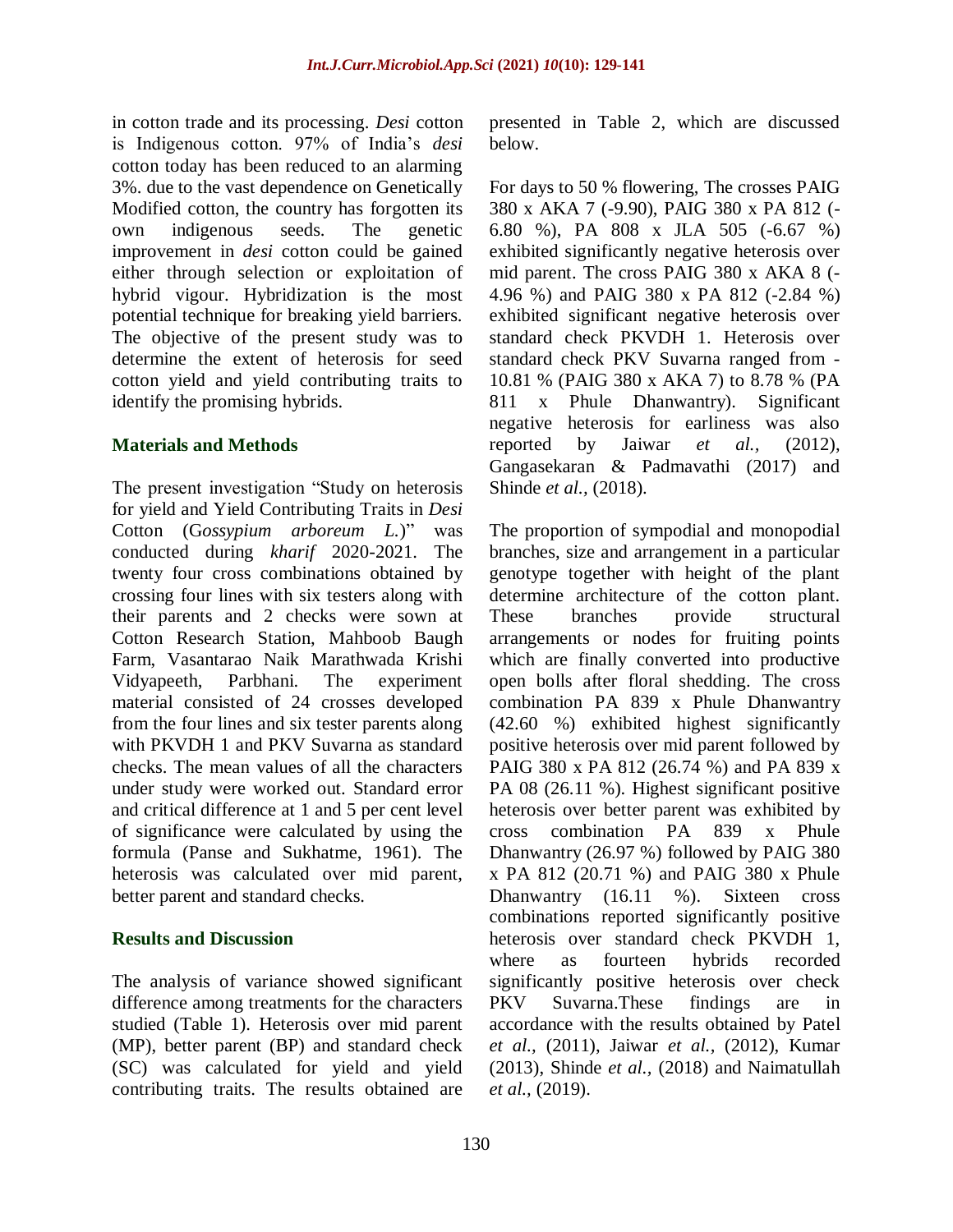Higher number of sympodia plays an important role in yield, hence positive heterosis for this trait is considered desirable. Highest positive significant heterosis over mid parent was exhibited by PA 839 x PA 08 (39.02 %) followed by PAIG 380 x PA 08 (38.33 %) and PAIG 380 x AKA 7 (25.83 %).

Twelve hyarids exhibited significant positive heterosis over mid parent. Seventeen crosses exhibited significant negative heterosis over better parent. Twenty one crosses exhibited positive significant heterois over PKVDH 1. Eighteen crosses showed positive significant heterosis over standard check PKV Suvarna. Heterosis for this trait was also reported by the earlier workers Tuteja *et al.,* (2011), Shinde *et al.,* (2018) and Naimatullah *et al.,* (2019).

For number of bolls per plant, positive heterosis is desirable. The cross PAIG 380 x PA 08 (46.58 %) exhibited significant positive heterosis over mid-parent followed by PAIG 380 x Phule Dhanwantry (27.69 %), PA 808 x AKA 8 (24.4 %) and PAIG 380 x AKA 8  $(17.71\%)$ .

The cross combination PAIG 380 x PA 08 (42.47%) displayed significant positive heterosis over better parent followed by PAIG 380 x Phule Dhanwantry (19.71 %) and PAIG 380 x JLA 505 (13.08 %). Eleven cross combinations each exhibited positive significant heterosis over standard check PKV Suvarna and PKVDH 1. PAIG 380 x PA 08  $(55.15\%)$ 

Cross combination showed highest positive heterosis over standard check PKV Suvarna. Heterosis for this trait was reported by the earlier workers Patil *et al.,* (2011), Tuteja *et al.,* (2011), Jaiwar *et al.,* (2012), Sekhar *et al.,*  (2012), Kumar *et al.,* (2013), Singh *et al.,*  (2013), Gangasekaran & Padmavathi (2017) and Naik *et al.,* (2020). For boll weight, The cross combination PA 839 x Phule

Dhanwantry (5.88 %) exhibited highest significant positive mid parent heterosis for boll weight followed by PAIG 380 x Phule Dhanwantry (4.56 %) and PAIG 380 x AKA 8  $(3.82 %).$ 

Only one cross exhibited significant positive heterosis over mid-parent. The cross combination PA 839 x Phule Dhanwantry recorded highest significant positive heterosis over standard check PKVDH 1 (11.60 %) and PKV Suvarna (5.68 %). Heterosis for this trait was also reported by the earlier workers, Tuteja *et al.,* (2011), Jaiwar *et al.,* (2012), Patil *et al.,* (2012), Singh *et al.,* (2013), Gangasekaran & Padmavathi (2017) and Gohil *et al.,* (2018).

For the seed index, positive heterosis is desirable.Among twenty four hybrids, PA 811 x AKA 8 (41.62 %) cross combination exhibited maximum significant positive heterosis over mid-parent for seed index followed by PA 839 x AKA 8  $(30.77 \%)$  and PAIG 380 x AKA 8 (27.42 %).

The cross PAIG 380 x Phule Dhanwantry (5.56 %) exhibited highest heterosis over the standard check PKVDH 1 and the hybrid PAIG 380 x Phule Dhanwantry (5.98 %) exhibited highest heterosis over the standard check PKV Suvarna. Heterosis for this trait was reported by the earlier workers Tuteja *et al.,* (2011), Naimatullah *et al.,*(2019) and Gohil *et al.,* (2018).

For lint index heterosis in positive direction is desirable. Out of twenty four crosses, the cross PA 811 x AKA 8 (28.72 %) showed highest significant positive heterosis over mid-parent for lint index followed by PA 839 x AKA 8 (27.79 %) and PA 811 x JLA 505 (26.89 %).

Significant positive heterosis over mid-parent was reported by twenty two crosses out of twenty four crosses.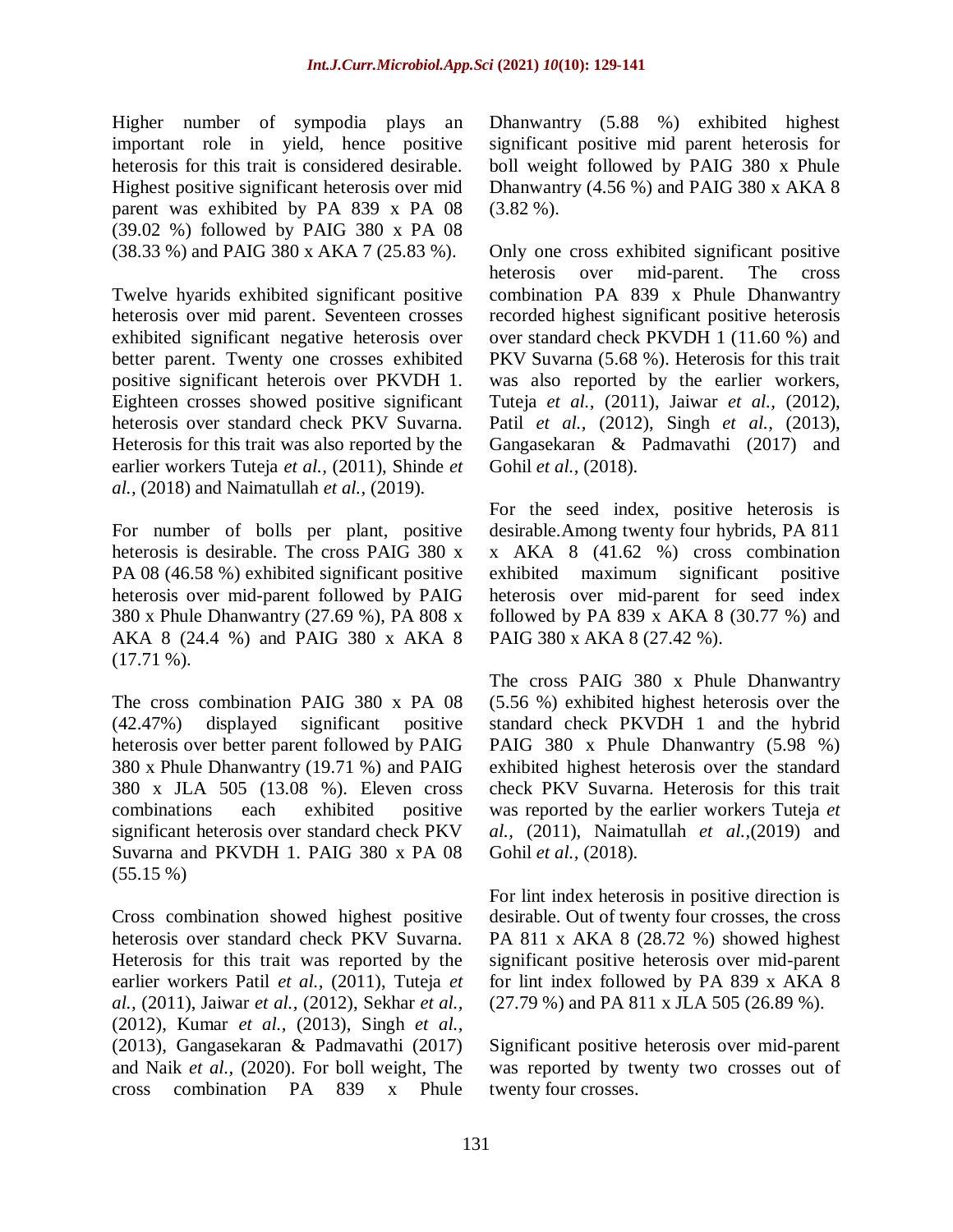### *Int.J.Curr.Microbiol.App.Sci* **(2021)** *10***(10): 129-141**

|  |  |  | Table.1 Analysis of variance for Randomized Block Design |  |  |  |
|--|--|--|----------------------------------------------------------|--|--|--|
|--|--|--|----------------------------------------------------------|--|--|--|

| <b>Source of</b><br><b>Variation</b> | d.f. | Days to $50\%$<br>flowering | <b>Number of</b><br>sympodia/plant | <b>Number of</b><br>boll/plant | <b>Boll weight</b><br>(gm) | <b>Plant height</b><br>(c <sub>m</sub> ) | <b>Seed cotton</b><br>vield/plant | <b>Seed</b><br>index |  |  |
|--------------------------------------|------|-----------------------------|------------------------------------|--------------------------------|----------------------------|------------------------------------------|-----------------------------------|----------------------|--|--|
| Mean sum of squares                  |      |                             |                                    |                                |                            |                                          |                                   |                      |  |  |
| Replications                         |      | 0.125                       | 0.001                              | 0.160                          | 0.002                      | 0.211                                    | 1.312                             | 0.077                |  |  |
| <b>Treatments</b>                    | 35   | $20.366***$                 | $24.725**$                         | 81.997***                      | $0.025***$                 | 506.747***                               | 266.214***                        | $0.737***$           |  |  |
| Error                                | 35   | 0.267                       | 0.444                              | 0.0441                         | 0.006                      | 0.067                                    | 0.362                             | 0.095                |  |  |

\*, \*\* significant at 5% and 1% levels, respectively

**Table.2** Estimates of heterosis in percentage over mid parent (M.P.), better parent (B.P.) and standard checks (S.C.) for various characters

| <b>Sr</b>              | <b>Hybrids</b>   |             |                  | Days to 50% flowering |                |                | <b>Number of sympodia/plant</b> |                  |                  |                |                |  |
|------------------------|------------------|-------------|------------------|-----------------------|----------------|----------------|---------------------------------|------------------|------------------|----------------|----------------|--|
| $\mathbf{n}\mathbf{o}$ |                  | <b>Mean</b> | M.P.             | <b>B.P.</b>           | % standard     |                | <b>Mean</b>                     | M.P.             | <b>B.P.</b>      | % standard     |                |  |
|                        |                  |             | <b>Heterosis</b> | <b>Heterosis</b>      | heterosis over |                |                                 | <b>Heterosis</b> | <b>Heterosis</b> | heterosis over |                |  |
|                        |                  |             | (%)              | (%)                   | PKVDH1         | <b>PKV</b>     |                                 | $($ %)           | (%)              | PKVDH1         | <b>PKV</b>     |  |
|                        |                  |             |                  |                       |                | <b>Suvarna</b> |                                 |                  |                  |                | <b>Suvarna</b> |  |
|                        | PA 811 x AKA 8   | 72.00       | $3.97**$         | $3.60**$              | $2.13**$       | $-2.70**$      | 13.60                           | $-32.35**$       | $-39.85**$       | $-2.82**$      | $-10.53**$     |  |
| $\overline{2}$         | PA 811 x JLA 505 | 69.50       | $-3.47**$        | $-6.71**$             | $-1.42$        | $-6.08**$      | 16.20                           | $-19.79**$       | $-28.94**$       | $15.76**$      | $6.58**$       |  |
| $\overline{3}$         | PA 811 x PA 812  | 73.50       | $3.52**$         | 1.38                  | $4.26**$       | $-0.68$        | 17.89                           | $-8.21**$        | $-16.36**$       | 27.88**        | $17.74**$      |  |
| 4                      | PA 811 x AKA 7   | 79.00       | $11.66**$        | $9.72**$              | $12.06**$      | $6.76***$      | 11.80                           | $-34.71**$       | $-36.38**$       | $-15.69**$     | $-22.38**$     |  |
| 5 <sup>5</sup>         | PA 811 x PA 08   | 75.50       | $4.50**$         | 0.67                  | $7.09**$       | $2.03**$       | 11.79                           | $-29.57**$       | $-32.97**$       | $-15.73**$     | $-22.41**$     |  |
| 6                      | PA 811 x Phule   | 80.50       | $16.25**$        | 15.83**               | 14.18**        | $8.78**$       | 14.19                           | $-23.46**$       | $-27.19**$       | 1.43           |                |  |
|                        | Dhanwantary      |             |                  |                       |                |                |                                 |                  |                  |                | $6.61**bh$     |  |
|                        |                  |             |                  |                       |                |                |                                 |                  |                  |                |                |  |
| $\overline{7}$         | PA 839 x AKA 8   | 69.50       | 1.09             | 0.72                  | $-1.42$        | $-6.08**$      | 15.59                           | $-16.8**$        | $-31.02**$       | $11.44**$      | $2.60**$       |  |
| 8                      | PA 839 x JLA 505 | 70.50       | $-1.40*$         | $-5.37**$             | 0.00           | $-4.73**$      | 17.39                           | $7.70**$         | $-23.69**$       | $24.30**$      | $14.45**$      |  |
| 9                      | PA 839 x PA 812  | 73.00       | $3.55**$         | 0.69                  | $3.55***$      | $-1.35$        | 14.59                           | $-19.57**$       | $-31.79**$       | $4.29**$       | $-3.98**$      |  |
| 10                     | PA 839 x AKA 7   | 71.50       | 1.78*            | $-0.69$               | 1.42           | $-3.38**$      | 14.00                           | $-16.24**$       | $-24.49**$       | 0.07           | $-7.86**$      |  |
| 11                     | PA 839 x PA 08   | 72.50       | 1.05             | $-3.33**$             | $2.84**$       | $-2.03**$      | 21.39                           | $39.02**$        | $34.64**$        | 52.93*         | 40.80**        |  |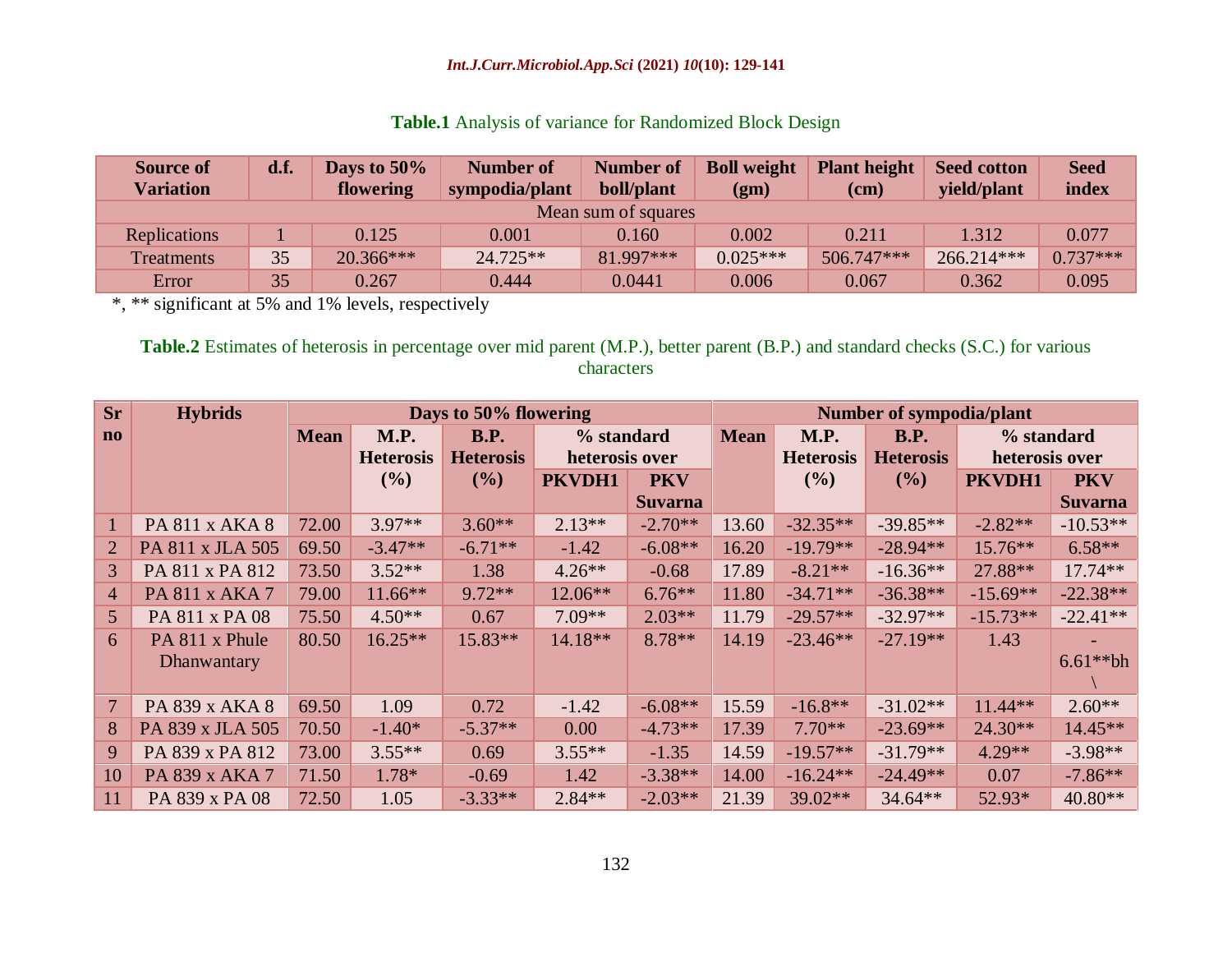| 12 | PA 839 x Phule                  | 73.00 | $6.18**$  | $5.80**$   | $3.55***$ | $-1.35$    | 20.99 | $22.11**$ | $7.70**$   | $50.04**$ | 38.14**   |
|----|---------------------------------|-------|-----------|------------|-----------|------------|-------|-----------|------------|-----------|-----------|
|    | Dhanwantary                     |       |           |            |           |            |       |           |            |           |           |
| 13 | PA 808 x AKA 8                  | 72.00 | $-0.35$   | $-4.64**$  | $2.13**$  | $-2.70**$  | 22.19 | $10.41**$ | $-1.81**$  | 58.61**   | $46.03**$ |
| 14 | PA 808 x JLA 505                | 70.00 | $-6.67**$ | $-7.28**$  | $-0.71$   | $-5.41**$  | 21    | 5.96**    | $-6.12**$  | 52.93**   | 40.80**   |
| 15 | PA 808 x PA 812                 | 75.00 | $1.35*$   | $-0.66$    | $6.38**$  | 1.35       | 18    | $-4.60**$ | $-13.07**$ | 32.92**   | 22.38**   |
| 16 | PA 808 x AKA 7                  | 74.00 | 0.34      | $-1.99**$  | 4.96**    | 0.00       | 17    | $-4.83**$ | $-7.25**$  | $22.91**$ | 13.16**   |
| 17 | PA 808 x PA 08                  | 74.00 | $-1.66*$  | $-1.99**$  | $4.96**$  | 0.00       | 16.99 | $1.48*$   | $-3.44**$  | $21.44**$ | $11.81**$ |
| 18 | PA 808 x Phule<br>Dhanwantary   | 78.00 | $7.96**$  | $3.31**$   | $10.64**$ | $5.41**$   | 19.79 | $6.73**$  | $1.54*$    | $41.46**$ | $30.24**$ |
| 19 | PAIG 380 x AKA<br>8             | 67.00 | $-6.62**$ | $-10.07**$ | $-4.96**$ | $-9.46**$  | 22.39 | $8.18**$  | $-0.93$    | $60.04**$ | 47.35**   |
| 20 | PAIG 380 x JLA<br>505           | 71.50 | $-4.03**$ | $-4.03**$  | 1.42      | $-3.38**$  | 22.99 | $10.57*$  | 0.88       | $64.33**$ | $51.30**$ |
| 21 | PAIG 380 x PA<br>812            | 68.50 | $-6.80**$ | $-8.05**$  | $-2.84**$ | $-7.43**$  | 23.00 | 14.47**   | $7.53**$   | $64.40**$ | $51.37**$ |
| 22 | PAIG 380 x AKA                  | 66.00 | $-9.90**$ | $-11.41**$ | $-6.38**$ | $-10.81**$ | 23.49 | 25.83**   | 24.98**    | 67.91**   | 54.59**   |
| 23 | PAIG 380 x PA<br>08             | 72.50 | $-3.01**$ | $-3.33**$  | $2.84**$  | $-2.03**$  | 23.99 | 38.33**   | $27.64**$  | $71.48**$ | 57.88**   |
| 24 | PAIG 380 x Phule<br>Dhanwantary | 71.50 | $-0.35$   | $-4.03**$  | 1.42      | $-3.38**$  | 18.99 | $-0.80$   | $-2.57**$  | 35.74 **  | 24.98**   |
|    | $S.E.+$                         | 0.766 | 0.9451    | 1.0913     | 1.0913    | 1.0913     | 1.198 | 1.4693    | 1.6966     | 1.6966    | 1.6966    |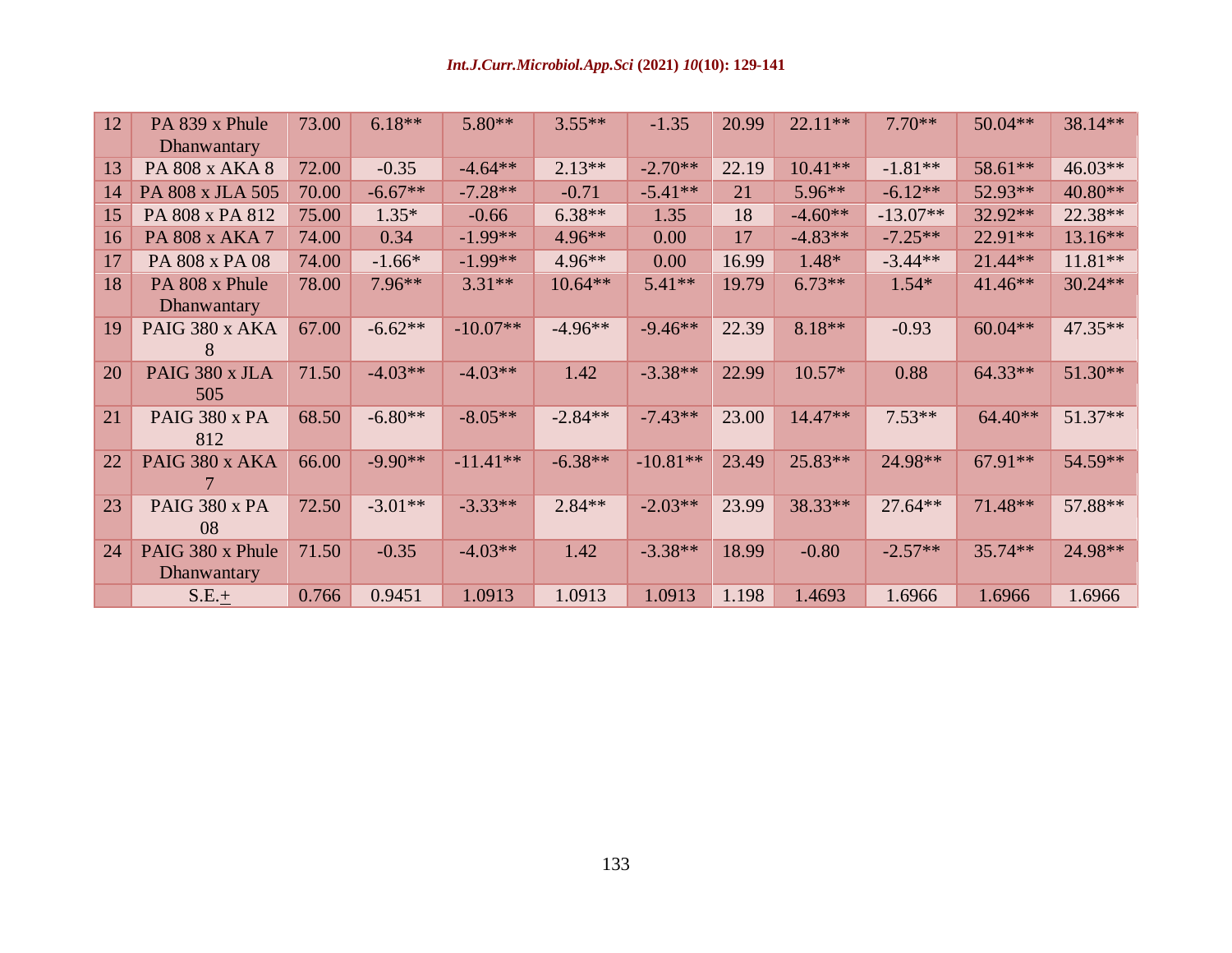| <b>Sr</b>              | <b>Hybrids</b>                       |             |                          | Plant height (cm)               |                              |                              | <b>Number of bolls/plant</b> |                          |                                 |                              |                              |  |
|------------------------|--------------------------------------|-------------|--------------------------|---------------------------------|------------------------------|------------------------------|------------------------------|--------------------------|---------------------------------|------------------------------|------------------------------|--|
| $\mathbf{n}\mathbf{o}$ |                                      | <b>Mean</b> | M.P.<br><b>Heterosis</b> | <b>B.P.</b><br><b>Heterosis</b> | % standard heterosis<br>over |                              | <b>Mean</b>                  | M.P.<br><b>Heterosis</b> | <b>B.P.</b><br><b>Heterosis</b> | % standard heterosis<br>over |                              |  |
|                        |                                      |             | (%)                      | (%)                             | PKVDH1                       | <b>PKV</b><br><b>Suvarna</b> |                              | (%)                      | (%)                             | PKVDH1                       | <b>PKV</b><br><b>Suvarna</b> |  |
| $\mathbf{1}$           | PA 811 x AKA<br>8                    | 143.60      | $-2.54**$                | $-9.97**$                       | $-2.01**$                    | $-4.96**$                    | 23.00                        | $-30.41**$               | $-36.11**$                      | $-20.83**$                   | $-19.72**$                   |  |
| $\overline{2}$         | PA 811 x JLA<br>505                  | 157.35      | $2.34**$                 | $-8.68**$                       | $7.37**$                     | $4.14**$                     | 27.30                        | $-13.81**$               | $-17.89**$                      | $-6.02**$                    | $-4.71**$                    |  |
| 3                      | PA 811 x PA<br>812                   | 145.30      | $7.19**$                 | $6.92**$                        | $-0.85**$                    | $-3.84**$                    | 19.50                        | $-41.53**$               | $-46.72**$                      | $-32.87**$                   | $-31.94**$                   |  |
| $\overline{4}$         | PA 811 x AKA                         | 135.50      | $4.01**$                 | 0.22                            | $-7.54**$                    | $-10.32**$                   | 22.40                        | $-30.54**$               | $-34.88**$                      | $-22.89**$                   | $-21.82**$                   |  |
| $\overline{5}$         | PA 811 x PA 08                       | 141.35      | $-3.47**$                | $-10.34**$                      | $-3.55**$                    | $-6.45**$                    | 12.80                        | $-57.01**$               | $-57.48**$                      | $-55.94**$                   | $-55.32**$                   |  |
| 6                      | PA 811 x Phule<br>Dhanwantary        | 160.50      | 13.89**                  | $9.44**$                        | $9.52**$                     | $6.22**$                     | 26.30                        | $-8.36**$                | $-12.62**$                      | $-9.47**$                    | $-8.20**$                    |  |
| $7\overline{ }$        | PA 839 x AKA<br>8                    | 129.55      | $-5.44**$                | $-18.78**$                      | $-11.60**$                   | $-14.26**$                   | 26.80                        | $-21.81**$               | $-25.56**$                      | $-7.75**$                    | $-6.46**$                    |  |
| 8                      | PA 839 x JLA<br>505                  | 149.70      | 4.39**                   | $-13.12**$                      | $2.15**$                     | $-0.93**$                    | 19.30                        | $-41.34**$               | $-41.95**$                      | $-33.56**$                   | $-32.64**$                   |  |
| 9                      | PA 839 x PA<br>812                   | 151.35      | $20.89**$                | $11.37**$                       | $3.28**$                     | 017                          | 23.45                        | $-32.18**$               | $-35.93**$                      | $-19.28**$                   | $-18.15**$                   |  |
| 10                     | PA 839 x AKA<br>7                    | 137.65      | 14.78**                  | $9.81**$                        | $-6.07**$                    | $-8.90**$                    | 25.55                        | $-23.67**$               | $-25.73**$                      | $-12.05**$                   | $-10.82**$                   |  |
| 11                     | PA 839 x PA 08                       | 171.60      | $26.11**$                | $8.85**$                        | 17.09**                      | $13.57**$                    | 29.50                        | $-4.84**$                | $-9.37**$                       | $1.55**$                     | $2.97**$                     |  |
| 12                     | PA 839 x Phule<br><b>Dhanwantary</b> | 186.20      | $42.60**$                | 26.97**                         | 27.06**                      | $23.23**$                    | 32.10                        | $7.27**$                 | $-1.38**$                       | $10.50**$                    | $12.04**$                    |  |
| 13                     | PA 808 x AKA<br>8                    | 152.50      | $-5.25**$                | $-6.10**$                       | $4.06**$                     | $0.93**$                     | 41.45                        | $24.47**$                | $-15.14**$                      | $42.69**$                    | 44.68**                      |  |
| 14                     | PA 808 x JLA<br>505                  | 144.10      | $-13.89**$               | $-16.37**$                      | $-1.67**$                    | $-4.63**$                    | 27.35                        | $-14.33**$               | $-17.74**$                      | $-5.85**$                    | $-4.54**$                    |  |
| 15                     | PA 808 x PA                          | 163.95      | $9.92**$                 | $0.95**$                        | $11.87**$                    | $8.50**$                     | 27.20                        | $-19.05**$               | $-25.68**$                      | $-6.37**$                    | $-5.06**$                    |  |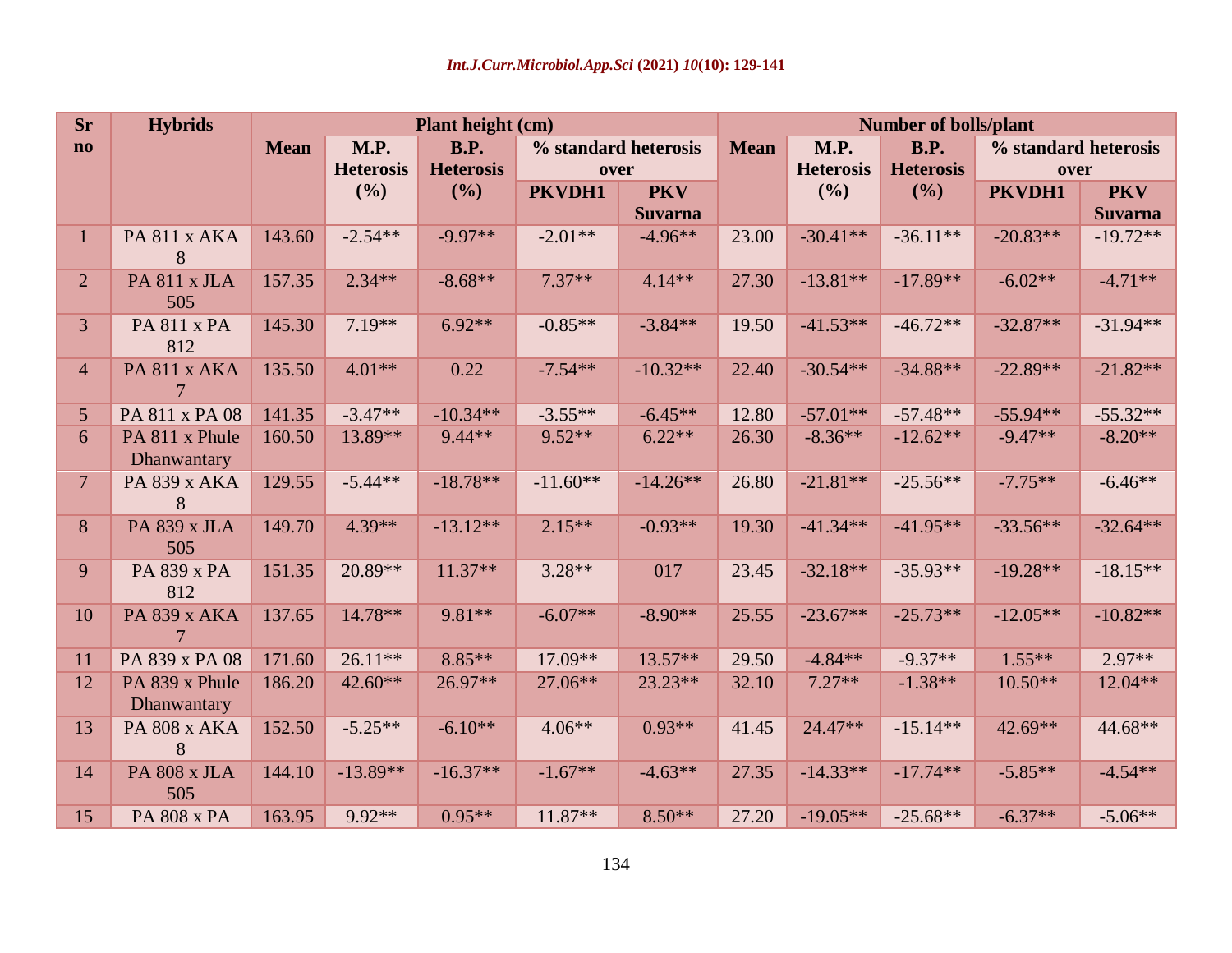|    | 812                                       |        |           |            |            |            |       |           |            |           |           |
|----|-------------------------------------------|--------|-----------|------------|------------|------------|-------|-----------|------------|-----------|-----------|
| 16 | PA 808 x AKA                              | 151.85 | $5.54**$  | $-6.50**$  | $3.62**$   | $0.50**$   | 30.55 | $-6.00**$ | $-11.19**$ | $5.16***$ | $6.63**$  |
| 17 | PA 808 x PA 08                            | 168.10 | $5.25**$  | $3.51**$   | $14.70**$  | $11.25**$  | 28.45 | $-5.25**$ | $-7.03**$  | $-2.07**$ | $-0.70$   |
| 18 | PA 808 x Phule<br>Dhanwantary             | 168.10 | 8.78**    | $3.51**$   | $14.70**$  | $11.25**$  | 32.10 | 10.88**   | $4.90**$   | $10.50**$ | 12.04**   |
| 19 | <b>PAIG 380 x</b><br>AKA 8                | 152.40 | $-1.58**$ | $-4.45**$  | 3.99**     | $0.86**$   | 39.55 | $17.71**$ | 9.86**     | $36.14**$ | 38.05**   |
| 20 | <b>PAIG 380 x</b><br><b>JLA 505</b>       | 130.65 | $-18.98*$ | $-24.17**$ | $-10.85**$ | $-13.53**$ | 37.60 | $16.68**$ | 13.08**    | $29.43**$ | $31.24**$ |
| 21 | PAIG 380 x PA<br>812                      | 181.30 | $26.74**$ | $20.71**$  | $23.71**$  | 19.99**    | 31.30 | $-7.67**$ | $-14.48**$ | $7.75**$  | $9.25**$  |
| 22 | <b>PAIG 380 x</b><br>AKA7                 | 147.50 | $7.06**$  | $-1.80**$  | $0.65**$   | $-2.38**$  | 33.80 | $3.05**$  | $-1.74**$  | $16.35**$ | 17.98**   |
| 23 | PAIG 380 x PA<br>08                       | 162.45 | $5.54**$  | $3.04**$   | $10.85**$  | $7.51**$   | 44.45 | 46.58**   | $42.47**$  | 53.01**   | $55.15**$ |
| 24 | <b>PAIG 380 x</b><br>Phule<br>Dhanwantary | 174.40 | $17.50**$ | $16.11**$  | $19.00**$  | $15.42**$  | 37.35 | $27.69**$ | $19.71**$  | $28.57**$ | $30.37**$ |
|    | $S.E. \pm$                                | 4.600  | 5.7163    | 6.6006     | 6.6006     | 6.6006     | 1.644 | 2.0122    | 2.3235     | 2.3235    | 2.3235    |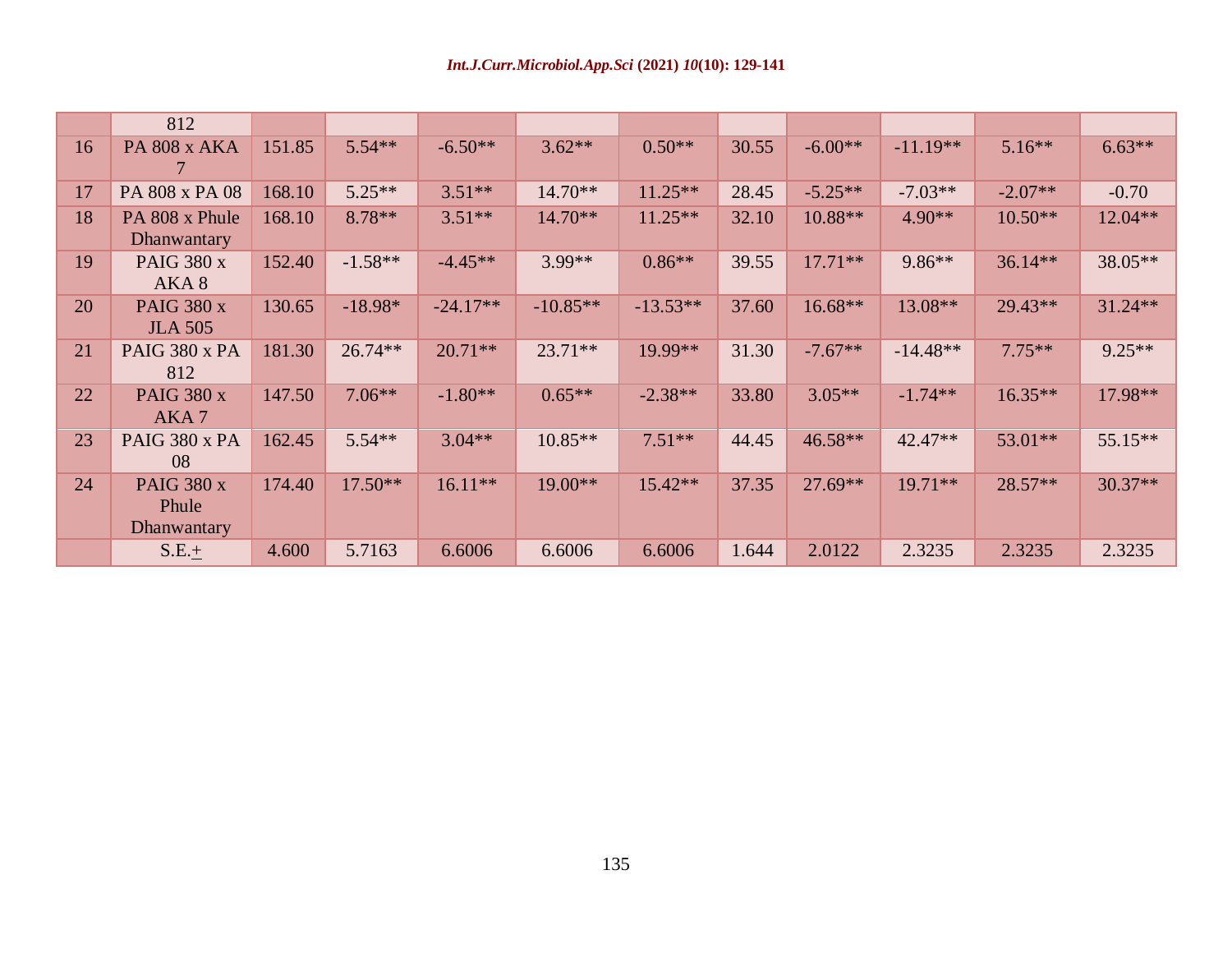| <b>Sr</b>      | <b>Hybrids</b>                |             |                          | <b>Boll weight (g)</b>          |           |                              | Seed cotton yield/plant (g) |                                 |                                 |                              |                              |  |
|----------------|-------------------------------|-------------|--------------------------|---------------------------------|-----------|------------------------------|-----------------------------|---------------------------------|---------------------------------|------------------------------|------------------------------|--|
| $\bf{no}$      |                               | <b>Mean</b> | M.P.<br><b>Heterosis</b> | <b>B.P.</b><br><b>Heterosis</b> |           | % standard heterosis<br>over | <b>Mean</b>                 | <b>M.P.</b><br><b>Heterosis</b> | <b>B.P.</b><br><b>Heterosis</b> | % standard heterosis<br>over |                              |  |
|                |                               |             | (%)                      | (%)                             | PKVDH1    | <b>PKV</b><br><b>Suvarna</b> |                             | (%)                             | (%)                             | PKVDH1                       | <b>PKV</b><br><b>Suvarna</b> |  |
| 1              | PA 811 x AKA<br>8             | 2.61        | $-1.88$                  | $-2.61$                         | 4.40      | $-1.14$                      | 35.00                       | $-37.30**$                      | $-44.79**$                      | 1.16                         | $3.86*$                      |  |
| $\overline{2}$ | PA 811 x JLA<br>505           | 2.53        | $-8.17**$                | $-10.60**$                      | 1.20      | $-4.17$                      | 37.00                       | $-41.66**$                      | $-41.69**$                      | $6.94**$                     | 9.79**                       |  |
| $\overline{3}$ | <b>PA 811 x PA</b><br>812     | 2.61        | $-3.69$                  | $-4.74$                         | 4.40      | $-1.14$                      | 23.30                       | $-53.33**$                      | $-63.25**$                      | $-32.66**$                   | $-30.86**$                   |  |
| $\overline{4}$ | PA 811 x AKA                  | 2.67        | 0.00                     | $-0.37$                         | $6.80*$   | 1.14                         | 32.60                       | $-40.07**$                      | $-48.58**$                      | $-5.78**$                    | $-3.26$                      |  |
| 5              | PA 811 x PA 08                | 2.40        | $-12.41**$               | $-14.29**$                      | $-4.00$   | $-9.09**$                    | 27.00                       | $-51.74**$                      | $-57.41**$                      | $-21.97**$                   | $-19.88**$                   |  |
| 6              | PA 811 x Phule<br>Dhanwantary | 2.74        | 2.62                     | 2.24                            | $9.60**$  | 3.79                         | 40.15                       | $-23.60**$                      | $-36.67**$                      | $16.04**$                    | 19.14**                      |  |
| $\overline{7}$ | PA 839 x AKA<br>8             | 2.66        | 1.33                     | 0.76                            | $6.40*$   | 0.76                         | 30.40                       | $-31.26**$                      | $-36.99**$                      | $-12.14**$                   | $-9.79**$                    |  |
| 8              | PA 839 x JLA<br>505           | 2.43        | $-10.85**$               | $-14.31**$                      | $-3.00$   | $-8.14**$                    | 32.50                       | $-37.29**$                      | $-48.78**$                      | $-6.07**$                    | $-3.56$                      |  |
| 9              | PA 839 x PA<br>812            | 2.74        | 2.43                     | 0.00                            | $-9.60**$ | 3.79                         | 28.20                       | $-26.42**$                      | $-29.85**$                      | $-18.50**$                   | $16.32**$                    |  |
| 10             | PA 839 x AKA<br>$\tau$        | 2.42        | $-8.16**$                | $-9.02**$                       | $-3.20$   | $8.33**$                     | 35.50                       | $-17.06**$                      | $-21.81**$                      | 2.60                         | $5.34**$                     |  |
| 11             | PA 839 x PA 08                | 2.49        | $-8.13**$                | $-11.25**$                      | $-0.60$   | $-5.87*$                     | 39.25                       | $-11.50**$                      | $-19.07**$                      | 13.44**                      | 16.47**                      |  |
| 12             | PA 839 x Phule<br>Dhanwantary | 2.79        | $5.88*$                  | 4.89                            | $11.60**$ | $5.68*$                      | 52.35                       | $27.84**$                       | $25.54**$                       | $51.30**$                    | 55.34**                      |  |
| 13             | PA 808 x AKA<br>8             | 2.45        | $-8.75**$                | $-10.26**$                      | $-2.00$   | $-7.20*$                     | 47.25                       | $-17.82**$                      | $-29.10**$                      | $36.27**$                    | 39.91**                      |  |
| 14             | PA 808 x JLA<br>505           | 2.59        | $-6.83**$                | $-8.48**$                       | 3.60      | $-1.89$                      | 40.20                       | $-38.13**$                      | $-39.55**$                      | $16.18**$                    | $19.29**$                    |  |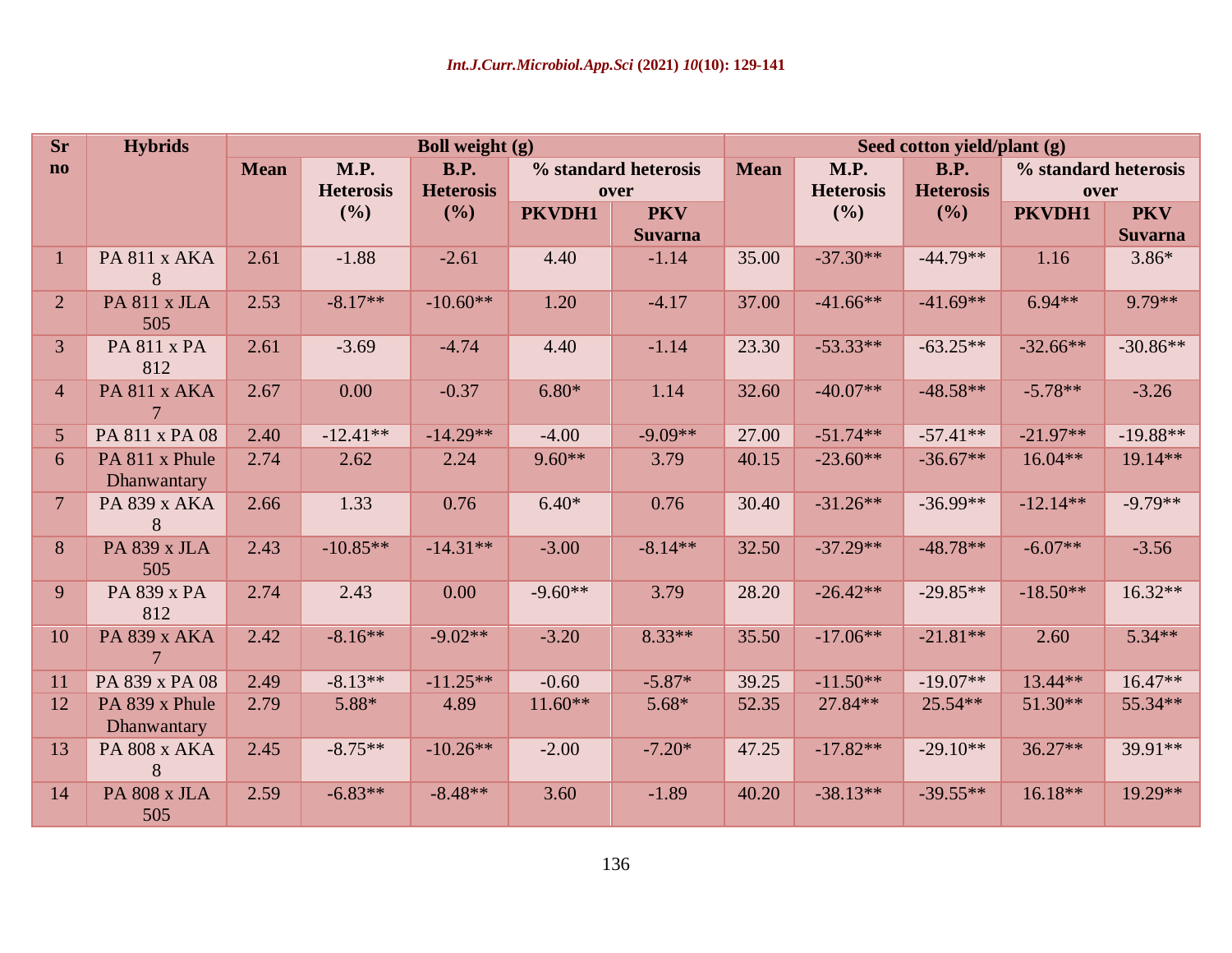| 15 | PA 808 x PA<br>812                        | 2.76  | 0.91      | 0.73      | $10.40**$ | 4.55    | 40.40 | $-21.52**$ | $-39.25**$ | $16.76**$  | 19.88**   |
|----|-------------------------------------------|-------|-----------|-----------|-----------|---------|-------|------------|------------|------------|-----------|
| 16 | PA 808 x AKA                              | 2.70  | 0.19      | $-1.10$   | $8.00**$  | 2.27    | 47.65 | $-14.83**$ | $-28.35**$ | $37.72**$  | $41.39**$ |
| 17 | PA 808 x PA 08                            | 2.61  | $-5.61*$  | $-6.79*$  | 4.40      | $-1.14$ | 56.60 | $-1.57$    | $-14.89**$ | $63.58**$  | $67.95**$ |
| 18 | PA 808 x Phule<br>Dhanwantary             | 2.73  | 1.30      | 0.00      | $9.20**$  | 3.41    | 48.25 | $-10.81**$ | $-27.44**$ | 39.45**    | 43.18**   |
| 19 | <b>PAIG 380 x</b><br>AKA8                 | 2.72  | 3.82      | 3.03      | $8.80**$  | 3.03    | 72.55 | $63.68**$  | $50.36**$  | $109.68**$ | 115.28**  |
| 20 | <b>PAIG 380 x</b><br><b>JLA 505</b>       | 2.61  | $-3.87$   | $-7.77**$ | 4.40      | $-1.14$ | 49.99 | $-3.73**$  | $-21.21**$ | 44.48**    | 48.34**   |
| 21 | PAIG 380 x PA<br>812                      | 2.70  | 1.12      | $-1.46$   | $8.00**$  | 2.27    | 37.45 | 2.54       | $-7.30**$  | $8.24**$   | $11.13**$ |
| 22 | <b>PAIG 380 x</b><br>AKA7                 | 2.57  | $-2.28$   | $-3.38$   | 2.80      | $-265$  | 52.20 | 21.38**    | 14.98**    | $50.87**$  | 54.90**   |
| 23 | PAIG 380 x PA<br>08                       | 2.54  | $-5.93**$ | $-9.29**$ | 1.60      | $-3.79$ | 47.20 | $6.19**$   | $-2.68**$  | $36.42**$  | $40.06**$ |
| 24 | <b>PAIG 380 x</b><br>Phule<br>Dhanwantary | 2.75  | 4.56      | 3.38      | $10.00**$ | 4.17    | 56.45 | $37.52**$  | $35.37**$  | $63.15**$  | $67.51**$ |
|    | $S.E. \pm$                                | 0.052 | 0.0652    | 0.0752    | 0.0752    | 0.0752  | 2.440 | 2.9924     | 3.4553     | 3.4553     | 3.4553    |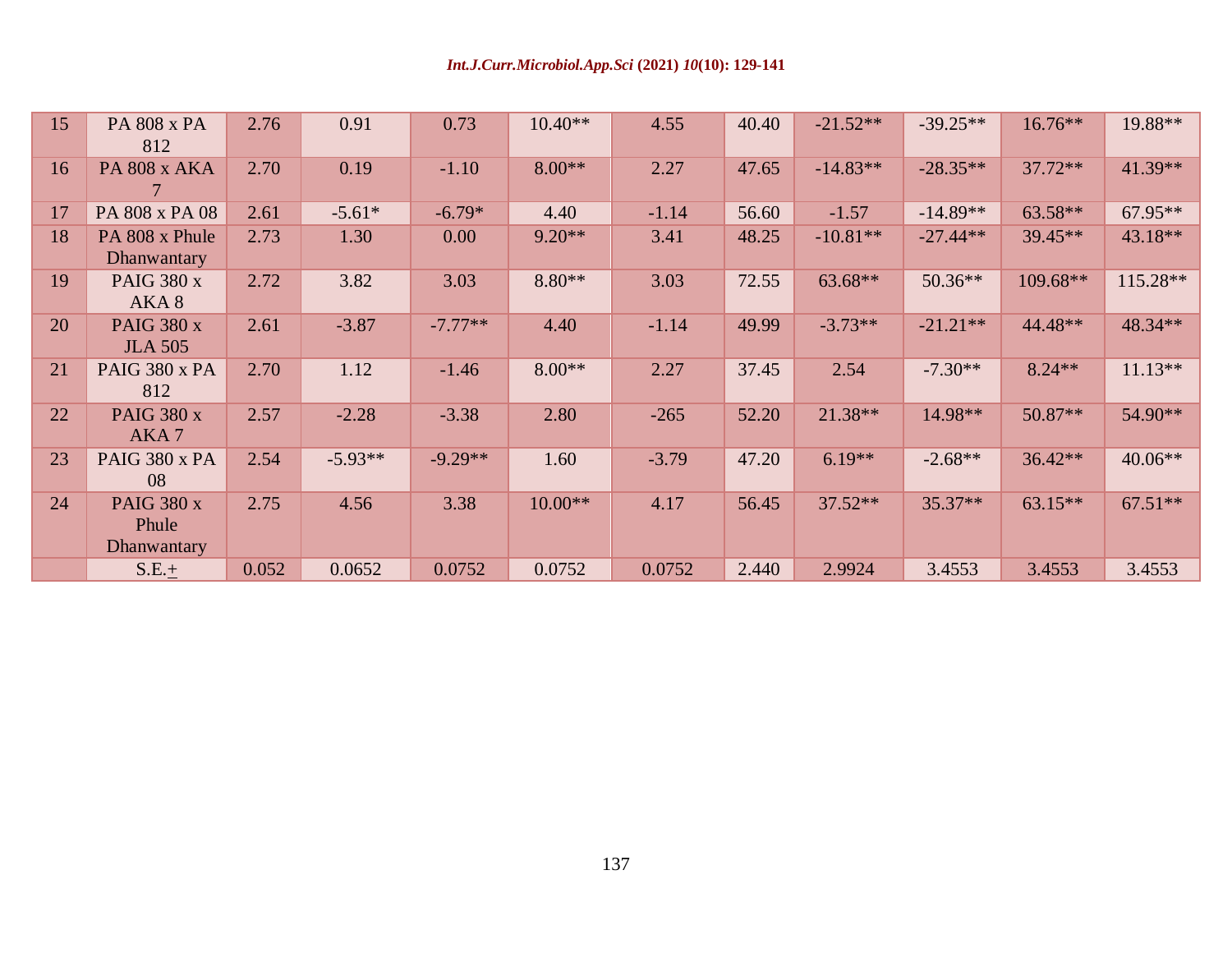| <b>Sr</b>      | <b>Hybrids</b>                |             |                  | Lint index $(g)$ |                |                   | Seed index $(g)$ |                  |                  |                |                |  |
|----------------|-------------------------------|-------------|------------------|------------------|----------------|-------------------|------------------|------------------|------------------|----------------|----------------|--|
| $\mathbf{n}$   |                               | <b>Mean</b> | <b>M.P.</b>      | <b>B.P.</b>      | % standard     |                   | <b>Mean</b>      | <b>M.P.</b>      | <b>B.P.</b>      | % standard     |                |  |
|                |                               |             | <b>Heterosis</b> | <b>Heterosis</b> | heterosis over |                   |                  | <b>Heterosis</b> | <b>Heterosis</b> | heterosis over |                |  |
|                |                               |             | (%)              | (%)              | PKVDH1         | <b>PKV</b>        |                  | (%)              | (%)              | PKVDH1         | <b>PKV</b>     |  |
|                |                               |             |                  |                  |                | <b>Suvarna</b>    |                  |                  |                  |                | <b>Suvarna</b> |  |
| $\mathbf{1}$   | PA 811 x AKA<br>8             | 4.09        | $28.72**$        | $24.32**$        | $19.07**$      | $1.36**$          | 6.13             | $41.62**$        | $13.43**$        | $-2.78$        | $-2.39$        |  |
| $\overline{2}$ | PA 811 x JLA<br>505           | 4.37        | $26.89**$        | $21.59**$        | $27.07**$      | $8.18**$          | 6.40             | 3.02             | $-8.90$          | 1.59           | 1.99           |  |
| 3              | <b>PA 811 x PA</b><br>812     | 4.24        | 19.75**          | $11.71**$        | $23.58**$      | $5.20**$          | 5.46             | $-8.81$          | $-16.96**$       | $-13.33*$      | 12.99*         |  |
| 4              | PA 811 x AKA<br>7             | 3.79        | 19.28**          | 15.20**          | $10.33**$      | $-6.07**$         | 6.03             | 1.77             | $-6.51$          | $-4.29$        | $-3.90$        |  |
| 5 <sup>5</sup> | PA 811 x PA<br>08             | 3.19        | $-9.25**$        | $-14.71**$       | $-7.13**$      | ÷.<br>$20.94**$ . | 5.72             | $-3.78$          | $-11.92$         | $-9.13$        | $-8.76$        |  |
| 6              | PA 811 x Phule<br>Dhanwantary | 4.31        | $21.75***$       | $13.72**$        | $25.47**$      | $6.82**$          | 6.08             | 6.07             | 0.33             | $-3.57$        | $-3.19$        |  |
| $\overline{7}$ | PA 839 x AKA<br>8             | 4.04        | $27.79**$        | $24.15**$        | $17.47**$      | 0.00              | 5.95             | 30.77**          | 1.71             | $-5.56$        | $-5.18$        |  |
| 8              | PA 839 x JLA<br>505           | 4.03        | $17.69**$        | $12.12**$        | 17.18**        | $-0.25$           | 5.42             | $-15.73**$       | $-22.78**$       | $-13.89**$     | $-13.55*$      |  |
| 9              | PA 839 x PA<br>812            | 4.07        | 15.32**          | $6.96**$         | 18.34**        | 0.74              | 6.07             | $-2.37$          | $-7.76$          | $-3.73$        | $-3.35$        |  |
| 10             | PA 839 x AKA                  | 3.48        | $10.06**$        | $6.92**$         | $1.16*$        | $-13.88**$        | 5.58             | $-9.35*$         | $-13.57**$       | $-11.51*$      | $-11.16*$      |  |
| 11             | PA 839 x PA<br>08             | 3.52        | 0.72             | $-5.88**$        | $2.47**$       | $-12.76**$        | 6.40             | 3.64             | $-1.54$          | 1.59           | 1.99           |  |
| 12             | PA 839 x Phule<br>Dhanwantary | 4.10        | 16.48**          | $8.18**$         | $19.36**$      | $1.61**$          | 6.08             | 2.06             | 0.33             | $-3.57$        | $-3.19$        |  |
| 13             | PA 808 x AKA<br>8             | 3.23        | $1.49**$         | $-1.98**$        | $-6.11**$      | $-20.07**$        | 6.22             | 26.08**          | $-6.04$          | $-1.19$        | $-0.80$        |  |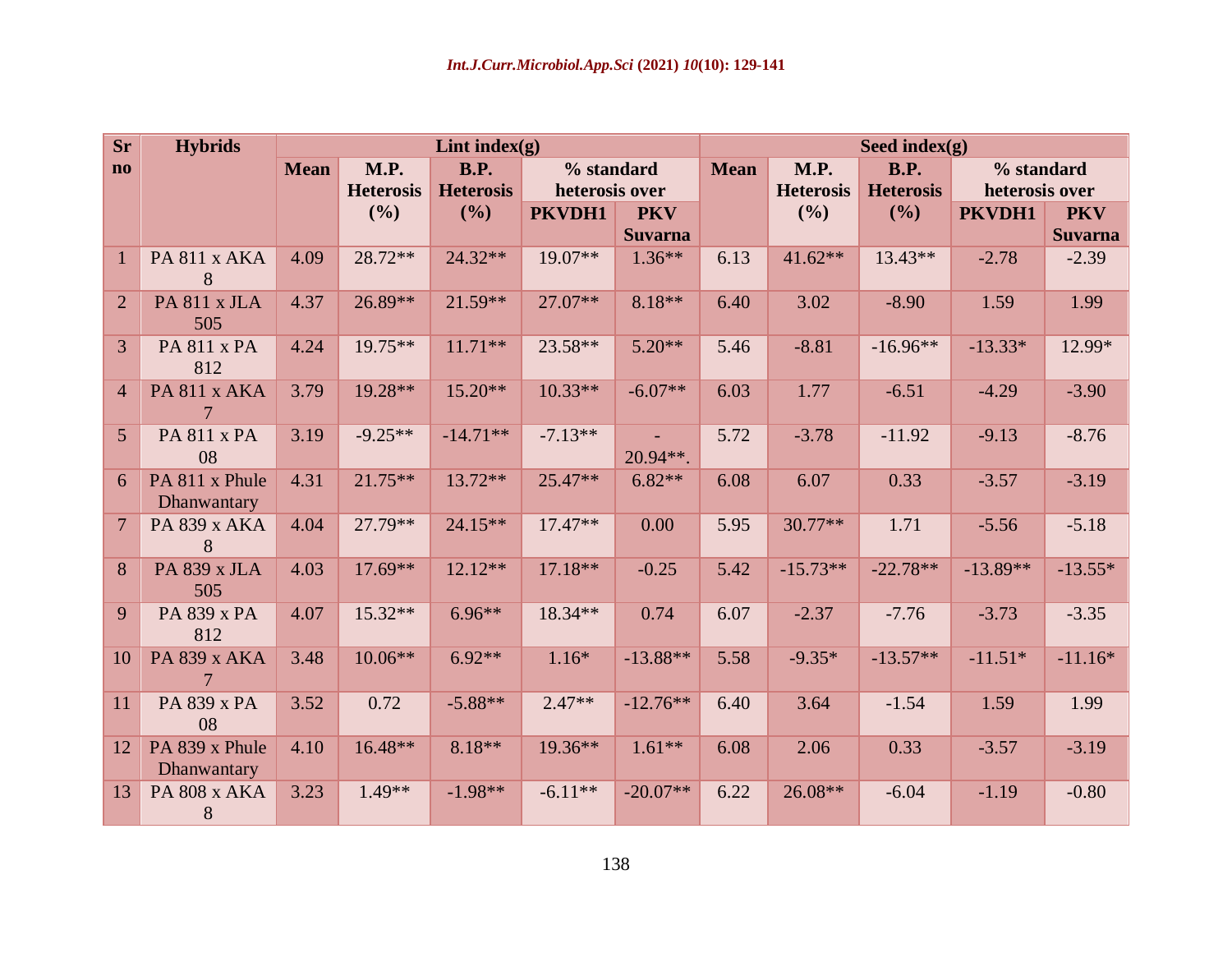| 14 | PA 808 x JLA<br>505                       | 4.23  | $23.11**$  | 17.97**    | $23.29**$  | $4.96**$   | 6.00   | $-12.09**$ | $-14.59**$ | $-4.76$ | $-4.38$ |
|----|-------------------------------------------|-------|------------|------------|------------|------------|--------|------------|------------|---------|---------|
| 15 | PA 808 x PA<br>812                        | 3.79  | $6.91**$   | $-0.26$    | $10.33**$  | $-6.07**$  | 6.65   | 0.76       | 0.38       | 5.56    | 5.98    |
| 16 | PA 808 x AKA                              | 3.49  | $9.83**$   | $6.08**$   | $1.60**$   | $-13.51**$ | 6.25   | $-4.40$    | 5.66       | $-0.79$ | $-0.40$ |
| 17 | PA 808 x PA<br>08                         | 3.67  | $4.27**$   | $-2.01**$  | $6.70**$   | $-9.17**$  | 6.55   | $-0.19$    | $-1.13$    | 3.97    | 4.38    |
| 18 | PA 808 x Phule<br>Dhanwantary             | 4.06  | $14.55***$ | $6.99**$   | $18.05**$  | 0.50       | 6.04   | $-4.81$    | $-8.91$    | $-4.21$ | $-3.82$ |
| 19 | <b>PAIG 380 x</b><br>AKA8                 | 4.13  | $23.34**$  | 13.60**    | $20.38**$  | $2.48**$   | 6.07   | $27.42**$  | $-3.27$    | $-3.73$ | $-3.35$ |
| 20 | <b>PAIG 380 x</b><br><b>JLA 505</b>       | 3.74  | $3.32**$   | $2.61**$   | $8.73**$   | $-7.43**$  | 6.08   | $-8.61*$   | $-13.52**$ | $-3.57$ | $-3.19$ |
| 21 | PAIG 380 x PA<br>812                      | 3.03  | $-18.41**$ | $-20.13**$ | $-11.64**$ | $-24.78**$ | 6.15   | $-4.24$    | $-6.46$    | $-2.38$ | $-1.99$ |
| 22 | <b>PAIG 380 x</b><br>AKA7                 | 3.84  | $14.54**$  | $5.49**$   | $11.79**$  | $-4.83**$  | 6.42   | 1.02       | $-0.39$    | 1.98    | 2.39    |
| 23 | PAIG 380 x PA<br>08                       | 4.06  | $10.03**$  | $8.56**$   | $18.20**$  | 0.62       | 6.28   | $-1.72$    | $-3.46$    | $-0.40$ | 0.00    |
| 24 | <b>PAIG 380 x</b><br>Phule<br>Dhanwantary | 3.17  | $-14.80**$ | $-16.49**$ | $-7.86**$  | $-21.56**$ | 6.65   | 7.91       | 6.06       | 5.56    | 5.98    |
|    | $S.E. \pm$                                | 0.052 | 0.0649     | 0.0750     | 0.0750     | 0.0750     | 0.0937 | 0.1118     | 0.1291     | 0.1291  | 0.1291  |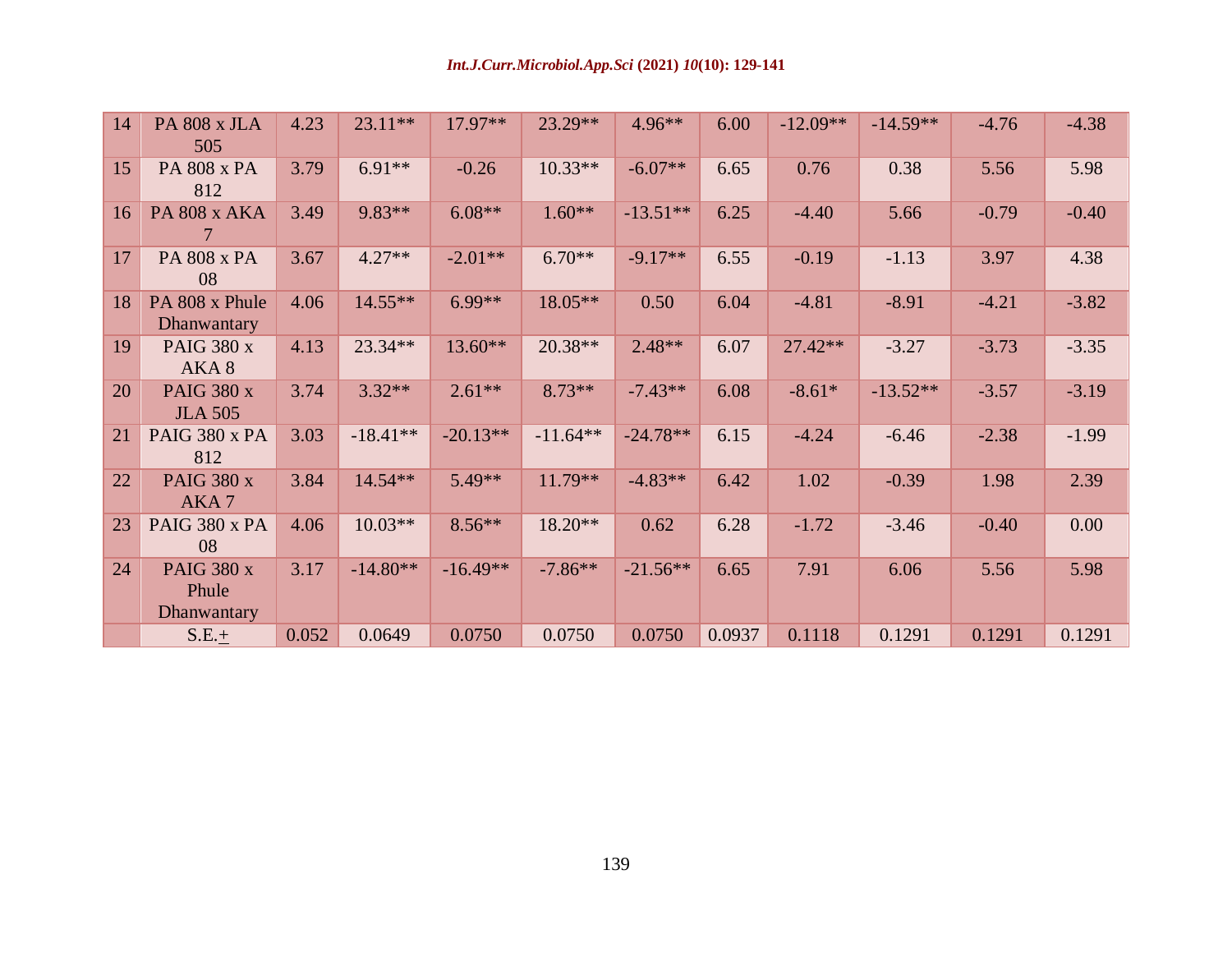The cross PA 811 x AKA 8 (24.32 %) displayed highest significant positive heterosis over better parent followed by PA 839 x AKA 8 (24.15 %) and PA 811 x JLA 505 (21.59 %).

Among twenty four crosses, twenty and seven crosses each exhibited positive significant heterosis over check PKVDH 1and PKV Suvarna, respectively. Similar results were obtained by Chinchane *et al.,* (2018), Shinde *et al.,* (2018) and Gohil *et al.,* (2018).

The highest significantly positive average heterosis for seed cotton yield per plant was displayed by the cross combination PAIG 380 x AKA 8 (63.68 %) followed by PAIG 380 x Phule Dhanwantry (37.52 %) and PA 839 x Phule dhanwantry (22.84 %).

Six cross combinations showed significant positive heterosis over mid-parent. In case of better parent heterosis, the cross PAIG 380 x AKA 8 (50.36 %) exhibited highest significant positive heterosis followed by the crosses PAIG 380 x Phule Dhanwantry (35.37 %).

The range of heterobeltiosis was from -63.25 per cent (PA 811 x PA 812) to 50.36 % (PAIG 380 x AKA 8). Among twenty four cross combinations, only four hybrids showed significantly positive heterosis over better parent. The significant positive heterosis over the standard check PKVDH 1 ranged from - 32.66 % (PA 811 x PA 812) to 109.68 % (PAIG 380 x AKA 8). The cross combination PAIG 380 x AKA 8 (115.28 %) showed highest significant positive heterosis over the standard check PKV Suvarna. Out of twenty four cross combinations, seventeen and twenty cross combinations showed significant positive heterosis over the check PKVDH 1 and PKV Suvarna, respectively. Heterosis for seed cotton yield and other related characters in cotton has also been reported by Jaiwar *et al.,* (2012), Singh *et al.,* (2013), Kumar *et al.,* (2013) and Singh *et al.,* (2013).

#### **References**

- Chinchane, V. N., Duomai, K., and Kalpande, H. V. (2018). Combining ability studies for yield and its components in desi cotton (*Gossypium arboreum* L.) J*ournal of Pharmacognosy and Phytochemistry.,* 7 (5): 3406-3408.
- Gnansekaran, J., and Padmavathi, S. (2017). Studies on heterosis and combining ability in cotton (*Gossypium hirsutum*  L.). *Plant Archieves.,* 17(1): 594-596.
- Gohil, S. B., Parmar, M. B., and Chaudhari, D. J. (2018). Study of heterosis in interspecific hybrids of cotton (*Gossypium hirsutum* L.). *Journal of Pharmacognosy and Phytochemistry.,* 6 (4): 804-810.
- Jaiwar, S. S., Avinash, H. A., and Patel, B. N. (2012). Heterosis for seed cotton yield and its contributing traits in upland cotton *Gossypium hirsutum* L.). *J. Soils and Crops.,* 22 (2): 314-320.
- Kumar, A.(2013). Heterosis and combining ability for yield and fibre quality in *desi* cotton (*Gossypium arboreum* L.). M.Sc. Thesis submitted to VNMKV, Parbhani.
- Naik, S. K., Satish, Y., Dayal, P. B.(2020). Studies on heterosis for yield and yield attributing traits in American cotton (*Gossypium hirsutum* L.). *International Journal of Chemical Studies.*, 8 (1): 2064-2068.
- Naimatullah Mangi, Samreen Khanzada, Achar Lashari, Sajjad Ali Sanwal, Zarnaz Jagirani, Munaiza Baloch, Shah Nawaz Mari, Xiaoyan Wang, Qifeng Ma, Fan Shuli.(2019). Evaluation of line x tester crosses for heterosis, heterobeltiosis and economic heterosis in cotton (*Gossypium hirsutum* L.). *Biocell*., 45 (5-1): 336-351.
- Panase, V. G. and Sukhatme, P. V. (1961). Statistical methods for Agricultural workers. Indian Council of